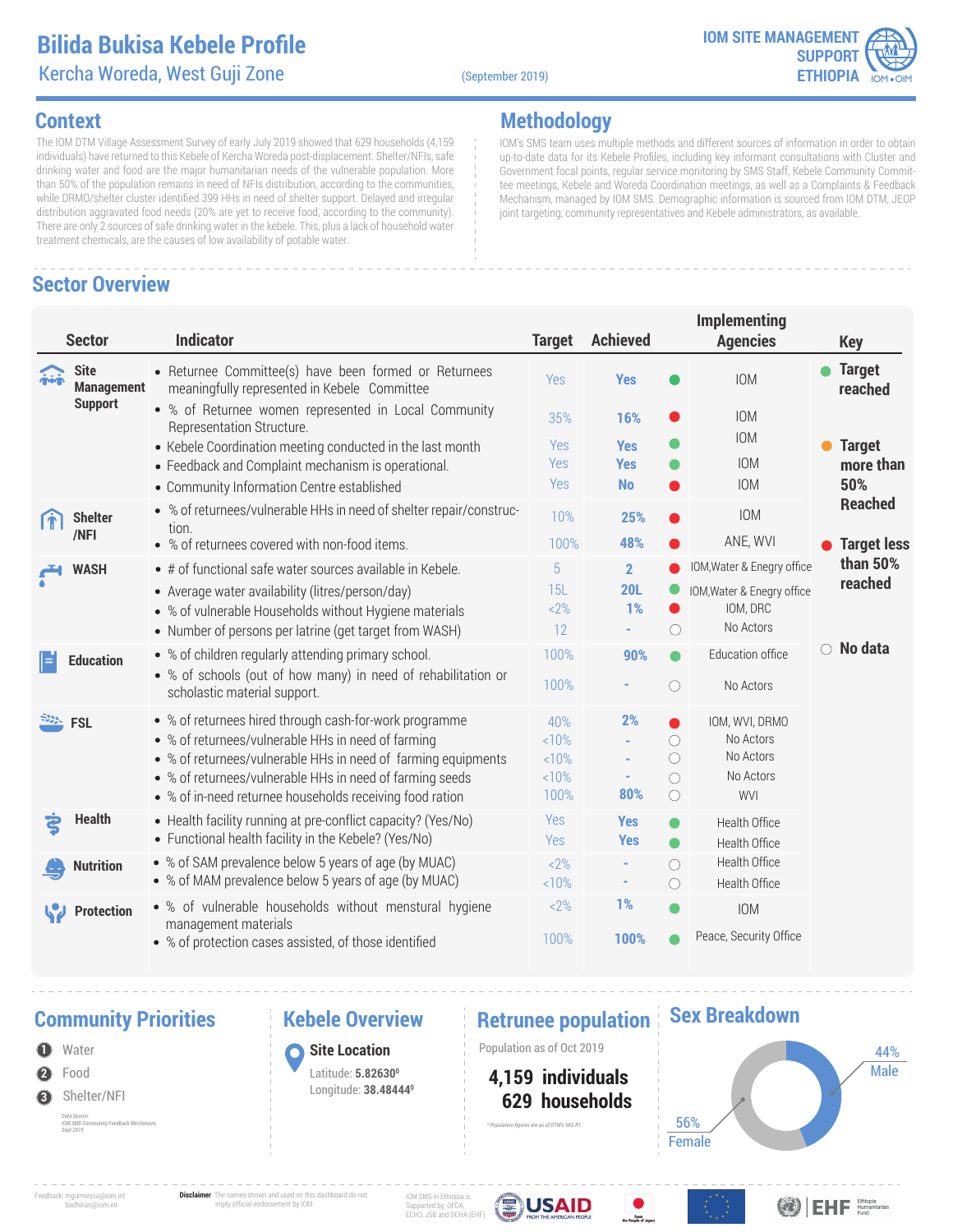**Methodology**



**Key**

IOM's SMS team uses multiple methods and different sources of information in order to obtain up-to-date data for its Kebele Profiles, including key informant consultations with Cluster and Government focal points, regular service monitoring by SMS Staff, Kebele Community Committee meetings, Kebele and Woreda Coordination meetings, as well as a Complaints & Feedback

### **Context**

588 Households (4,399 individual) returnees were identified in Bilida Saba by the IOM DTM Village Assessment Survey of July 2019. Food, shelter/NFI, and water are three key humanitarian needs affecting the vulnerable population. Delayed and irregular distribution aggravated food needs. According to DRMO/Shelter cluster, 357 HHs have shelter needs. Likewise, water supply schemes and lack of household water treatment chemicals in the kebele are causes of low availability of potable water.

# **Sector Overview**

**Site**

### **Sector Indicator Target Achieved Implementing Agencies Yes a** IOM **a** Target Returnee Committee(s) have been formed or Returnees meaningfully represented in Kebele Committee Yes Mechanism, managed by IOM SMS. Demographic information is sourced from IOM DTM, JEOP joint targeting, community representatives and Kebele administrators, as available. IOM

| <b>CLASS CAP</b><br><b>Management</b><br><b>Support</b> | meaningfully represented in Kebele Committee<br>• % of Returnee women represented in Local Community<br>Representation Structure.<br>• Kebele Coordination meeting conducted in the last month<br>• Feedback and Complaint mechanism is operational.<br>• Community Information Centre established    | 152<br>35%<br>Yes<br>Yes<br>Yes     | <b>res</b><br>16%<br><b>Yes</b><br><b>Yes</b><br><b>No</b> |                                                                                                         | <b>IUIVI</b><br><b>IOM</b><br><b>IOM</b><br><b>IOM</b><br><b>IOM</b>              | reached<br><b>Target</b><br>more than<br>50% |
|---------------------------------------------------------|-------------------------------------------------------------------------------------------------------------------------------------------------------------------------------------------------------------------------------------------------------------------------------------------------------|-------------------------------------|------------------------------------------------------------|---------------------------------------------------------------------------------------------------------|-----------------------------------------------------------------------------------|----------------------------------------------|
| <b>Shelter</b><br>ſf<br>/NFI                            | • % of returnees/vulnerable HHs in need of shelter repair/construc-<br>tion.<br>• % of returnees covered with non-food items.                                                                                                                                                                         | 10%<br>100%                         | 25%<br>48%                                                 |                                                                                                         | <b>IOM</b><br>ANE, WVI                                                            | <b>Reached</b><br><b>Target less</b>         |
| <b>WASH</b>                                             | • # of functional safe water sources available in Kebele.<br>• Average water availability (litres/person/day)<br>• % of vulnerable Households without Hygiene materials<br>• Number of persons per latrine (get target from WASH)                                                                     | 5<br>15L<br>$2\%$<br>12             | $\overline{2}$<br><b>20L</b><br>1%                         | $\bigcirc$                                                                                              | IOM, Water & Enegry office<br>IOM, Water & Enegry office<br>IOM, DRC<br>No Actors | than $50\%$<br>reached                       |
| ⊫<br><b>Education</b>                                   | • % of children regularly attending primary school.<br>• % of schools (out of how many) in need of rehabilitation or<br>scholastic material support.                                                                                                                                                  | 100%<br>100%                        | 90%                                                        | O                                                                                                       | Education office<br>No Actors                                                     | $\circ$ No data                              |
| <b>EXAMPLE</b> FSL                                      | • % of returnees hired through cash-for-work programme<br>• % of returnees/vulnerable HHs in need of farming<br>• % of returnees/vulnerable HHs in need of farming equipments<br>• % of returnees/vulnerable HHs in need of farming seeds<br>• % of in-need returnee households receiving food ration | 40%<br><10%<br><10%<br><10%<br>100% | 2%<br>80%                                                  | $\left(\begin{array}{c} \end{array}\right)$<br>$\bigcirc$<br>$\circlearrowright$<br>$\circlearrowright$ | IOM, WVI, DRMO<br>No Actors<br>No Actors<br>No Actors<br><b>WVI</b>               |                                              |
| <b>Health</b><br>È                                      | • Health facility running at pre-conflict capacity? (Yes/No)<br>• Functional health facility in the Kebele? (Yes/No)                                                                                                                                                                                  | Yes<br>Yes                          | <b>Yes</b><br><b>Yes</b>                                   | $\bullet$                                                                                               | Health Office<br>Health Office                                                    |                                              |
| <b>Nutrition</b>                                        | • % of SAM prevalence below 5 years of age (by MUAC)<br>• % of MAM prevalence below 5 years of age (by MUAC)                                                                                                                                                                                          | 2%<br><10%                          | ۰                                                          | $\bigcirc$<br>$\bigcirc$                                                                                | Health Office<br>Health Office                                                    |                                              |
| <b>Protection</b>                                       | • % of vulnerable households without menstural hygiene<br>management materials<br>• % of protection cases assisted, of those identified                                                                                                                                                               | $2\%$<br>100%                       | 1%<br>100%                                                 |                                                                                                         | <b>IOM</b><br>Peace, Security Office                                              |                                              |

### **Community Priorities Returnee population**



**Kebele Overview**

**Site Location** Latitude: **5.870500** Longitude: **38.452500**

**1** Population as of Oct 2019

 **588 households 4,399 individuals**

*\* Population figures are as of DTM's VAS R1*

### **Sex Breakdown**



Feedback: mgurmessa@iom.int badhikari@iom.int

**Disclaimer**: The names shown and used on this dashboard do not imply official endorsement by IOM

IOM SMS in Ethiop Supported by: OFDA, ECHO, JSB and OCHA (EHF)





**OBIEHE** Ethiopia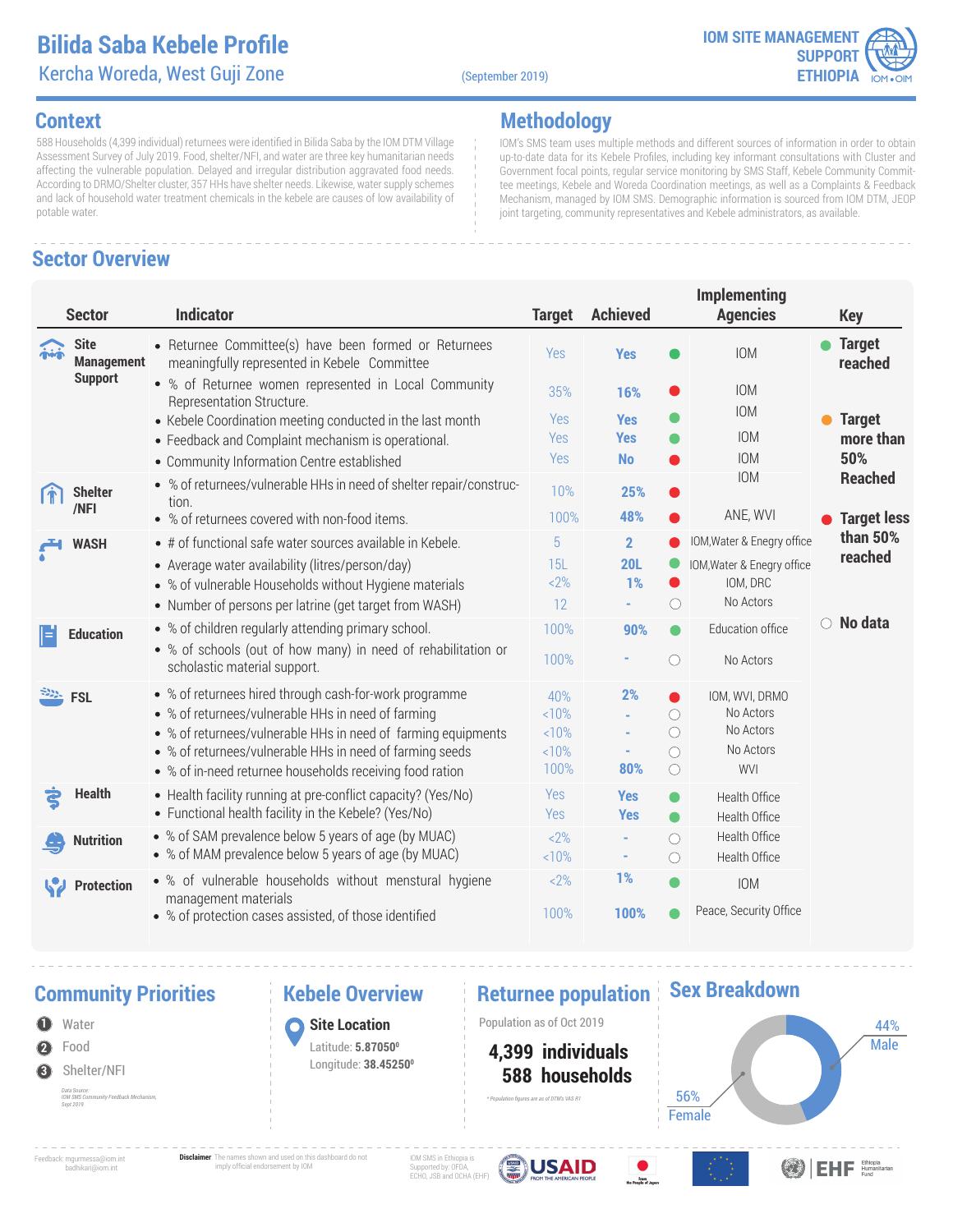### **Dogu Sodu** Bule Hora Woreda, West Guji Zone (September 2019)

**Methodology**



IOM's SMS team uses multiple methods and different sources of information in order to obtain up-to-date data for its Kebele Profiles, including key informant consultations with Cluster and Government focal points, regular service monitoring by SMS Staff, Kebele Community Committee meetings, Kebele and Woreda Coordination meetings, as well as a Complaints & Feedback Mechanism, managed by IOM SMS. Demographic information is sourced from IOM DTM, JEOP

joint targeting, community representatives and Kebele administrators, as available.

### **Context**

According to the Joint Targeting Assessment, September 2019, 883 HHs (6,643 individuals) are now in Dogu Sodu Kebele. The major gaps in this kebele are scholastic materials, safe drinking water and Shelter/NFIs. As there are no partners present for education, support to the school-age children for stationery is the biggest gap, followed by safe drinking water because there are no safe drinking water sources and people access only 5 litres of water/person/day which is not safe for drinking. The DRMO/shelter cluster identified 328 HHs with damaged shelters, however the community report that the number in need of Shelter/NFI assistance is higher. Nutrition (MAM in particular) is also a challenge in the community and the protection cases are not reported as there are no protection partners present.

### **Sector Overview**

| <b>Sector</b>                           | <b>Indicator</b>                                                                                                                                                                                                                                                                                      | <b>Target</b>                      | <b>Achieved</b>                           | Implementing<br><b>Agencies</b>                                                                                                                                       | <b>Key</b>                 |
|-----------------------------------------|-------------------------------------------------------------------------------------------------------------------------------------------------------------------------------------------------------------------------------------------------------------------------------------------------------|------------------------------------|-------------------------------------------|-----------------------------------------------------------------------------------------------------------------------------------------------------------------------|----------------------------|
| <b>Site</b><br>min<br><b>Management</b> | • Returnee Committee(s) have been formed or Returnees<br>meaningfully represented in Kebele Committee                                                                                                                                                                                                 | Yes                                | <b>Yes</b>                                | <b>IOM</b>                                                                                                                                                            | <b>Target</b><br>reached   |
| <b>Support</b>                          | • % of Returnee women represented in Local Community<br>Representation Structure.                                                                                                                                                                                                                     | 35%                                | 33%                                       | <b>IOM</b><br>$\bullet$<br><b>IOM</b>                                                                                                                                 |                            |
|                                         | • Kebele Coordination meeting conducted in the last month<br>• Feedback and Complaint mechanism is operational.                                                                                                                                                                                       | <b>Yes</b><br><b>Yes</b>           | <b>Yes</b><br><b>Yes</b>                  | <b>IOM</b>                                                                                                                                                            | <b>Target</b><br>more than |
|                                         | • Community Information Centre established                                                                                                                                                                                                                                                            | <b>Yes</b>                         | <b>No</b>                                 | <b>IOM</b>                                                                                                                                                            | 50%                        |
| <b>Shelter</b><br>/NFI                  | • % of returnees/vulnerable HHs in need of shelter repair/construc-<br>tion.                                                                                                                                                                                                                          | 10%                                | 30%                                       | <b>CRS</b>                                                                                                                                                            | <b>Reached</b>             |
|                                         | • % of returnees covered with non-food items.                                                                                                                                                                                                                                                         | 100%                               | 12%                                       | CRS<br>O                                                                                                                                                              | <b>Target less</b>         |
| <b>WASH</b>                             | • # of functional safe water sources available in Kebele.<br>• Average water availability (litres/person/day)<br>• % of vulnerable Households without Hygiene materials<br>• Number of persons per latrine (get target from WASH)                                                                     | 5<br>15L<br>$2\%$<br>12            | $\bf{0}$<br>5<br>$\overline{\phantom{a}}$ | No Actors<br>$\bigcirc$<br>Water & Energy office<br>$\bigcirc$<br>No Actors<br>No Actors<br>$\bigcirc$                                                                | than 50%<br>reached        |
| ⊫<br><b>Education</b>                   | • % of children regularly attending primary school.<br>• % of schools (out of how many) in need of rehabilitation or<br>scholastic material support.                                                                                                                                                  | 100%<br>100%                       | 95%<br>2%                                 | <b>Education Office</b><br>$\bullet$<br>No Actors                                                                                                                     | ○ No data                  |
| <b>FSL</b>                              | • % of returnees hired through cash-for-work programme<br>• % of returnees/vulnerable HHs in need of farming<br>• % of returnees/vulnerable HHs in need of farming equipments<br>• % of returnees/vulnerable HHs in need of farming seeds<br>• % of in-need returnee households receiving food ration | 40%<br><10%<br>10%<br><10%<br>100% | 12%<br>100%<br>100%<br>100%<br>98%        | Agri & Rural Dev Off<br>O<br>Agri & Rural Dev Off<br>$\bullet$<br>Agri. & Rural Dev Off<br>$\bullet$<br>Agri. & Rural Dev Off<br>$\bullet$<br>$\bullet$<br><b>WVI</b> |                            |
| <b>Health</b><br>දු                     | • Health facility running at pre-conflict capacity? (Yes/No)<br>• Functional health facility in the Kebele? (Yes/No)                                                                                                                                                                                  | <b>Yes</b><br>Yes                  | <b>Yes</b><br><b>Yes</b>                  | No Actors<br>No Actors<br>$\bullet$                                                                                                                                   |                            |
| <b>Nutrition</b>                        | • % of SAM prevalence below 5 years of age (by MUAC)<br>• % of MAM prevalence below 5 years of age (by MUAC)                                                                                                                                                                                          | $2\%$<br><10%                      | 1%<br>16%                                 | Health Office, PLAN<br>$\bullet$<br>Health Office, PLAN<br>$\bullet$                                                                                                  |                            |
| <b>Protection</b>                       | • % of vulnerable households without menstural hygiene<br>management materials<br>• % of protection cases assisted, of those identified                                                                                                                                                               | $2\%$<br>100%                      | 100%                                      | $\bullet$<br><b>WASH Cluster</b><br>No Actors<br>$\bigcirc$                                                                                                           |                            |

### **Community Priorities**

### NFI

**2** Educational Materials

**3** Health Services

*Data Source: IOM SMS Community Feedback Mechanism, Sept 2019*

# **Kebele Overview**

### **Affected population**

### **1** Population as of Oct 2019 **Site Location**

Latitude: **5.7414940** Longitude: **38.321170**

 **883 households 6,643 individuals**

*\* Population figures are as per Joint Targeting Assessment, September 2019.*

# **Sex Breakdown**



Feedback: mgurmessa@iom.int badhikari@iom.int

**Disclaimer**: The names shown and used on this dashboard do not imply official endorsement by IOM

IOM SMS in Ethiopia is **USAID** Supported by: OFDA, ECHO, JSB and OCHA (EHF)

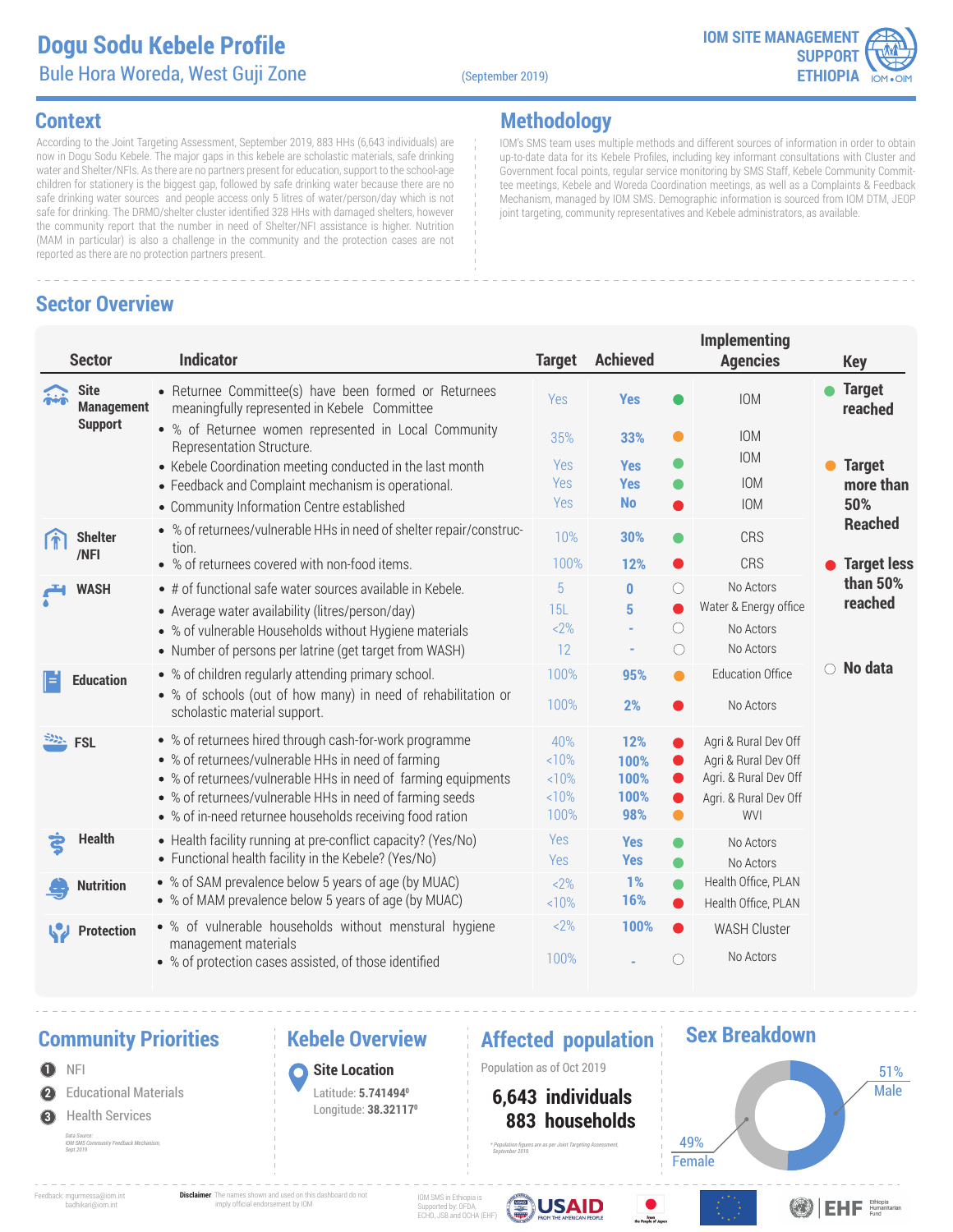### **Egu Abaye Kebele Profile** Kercha Woreda, West Guji Zone (September 2019)

**Methodology**



IOM's SMS team uses multiple methods and different sources of information in order to obtain up-to-date data for its Kebele Profiles, including key informant consultations with Cluster and Government focal points, regular service monitoring by SMS Staff, Kebele Community Committee meetings, Kebele and Woreda Coordination meetings, as well as a Complaints & Feedback Mechanism, managed by IOM SMS. Demographic information is sourced from IOM DTM, JEOP

joint targeting, community representatives and Kebele administrators, as available.

### **Context**

Egu Abayi Kebele of Kercha Woreda, has received 496 returnee households (5,721 individuals). WASH, Education, food and shelter are the key gaps found during SMS service monitoring. People have just 4 litres of water/person/day and the main water source is an unprotected spring. Only 11% of school-age children are attending primary school. Food distribution has often been delayed and communities report that many people are yet to receive and that even more are still waiting for NFIs support. DRMO/Shelter Cluster identified 385 damaged shelters. There is a low presence of humanitarian actors in the Kebele. Humanitarian activity delivery was hampered in September due to heavy rainfall throughout the month.

### **Sector Overview**

### **Implementing Agencies Sector Indicator Target Achieved Key Yes o** IOM **o Target Site** Returnee Committee(s) have been formed or Returnees  $\ddot{a}$ Yes IOM **Management** meaningfully represented in Kebele Committee **reached Support** % of Returnee women represented in Local Community IOM 35% **25%** Representation Structure. IOM • Kebele Coordination meeting conducted in the last month Yes **Yes Target**  IOM Feedback and Complaint mechanism is operational. Yes **Yes more than 50%**  Community Information Centre established Yes **No** IOM **Reached** % of returnees/vulnerable HHs in need of shelter repair/construc-**Shelter** 10% **0.67%** IOM, EECMY tion. **/NFI** DRMO • % of returnees covered with non-food items. 100% **25% Target less than 50%**  Water & Enegry office • # of functional safe water sources available in Kebele. 5 **1 WASH reached** Average water availability (litres/person/day) � 15L **4L**  $\bullet$ Water & Enegry office  $2%$ **0** IOM, DRC % of vulnerable Households without Hygiene materials • Number of persons per latrine (get target from WASH)  $\bigcirc$ IOM 12 **- No data** % of children regularly attending primary school. 100% **11%** Education office **Education** % of schools (out of how many) in need of rehabilitation or 100% **-**  $\bigcirc$ No Actors scholastic material support. **FSL** % of returnees hired through cash-for-work programme 40% **-**  $\circ$ No Actors % of returnees/vulnerable HHs in need of farming <10%  $\bigcirc$ No Actors **-** % of returnees/vulnerable HHs in need of farming equipments  $\bigcirc$ No Actors  $10%$ **-** No Actors % of returnees/vulnerable HHs in need of farming seeds <10% **-**  $\circ$ 100% **80%**  $\bigcirc$ No Actors % of in-need returnee households receiving food ration **Health** Health facility running at pre-conflict capacity? (Yes/No) Yes **Yes**  $\bullet$ Health Office Functional health facility in the Kebele? (Yes/No) Yes **Yes** Health Office ● % of SAM prevalence below 5 years of age (by MUAC) MCMDO, Health Office  $2%$ **-**  $\bigcap$ **Nutrition** % of MAM prevalence below 5 years of age (by MUAC) <10% **-**  $\bigcirc$ MCMDO, Health Office % of vulnerable households without menstural hygiene  $2%$ **1%** W **Protection** IOM management materials **100%** DRC 100% % of protection cases assisted, of those identified

### **Community Priorities 19 Nebele Overview 19 Neturnee population**

*IOM SMS Community Feedback Mechanism,* 

### **Kebele Overview**

**1** Population as of Oct 2019 **Site Location**

> Latitude: **5.729620** Longitude: **38.393980**

 **496 households 5,721 individuals** *\* Population figures are as of DTM's VAS R1*



**Sex Breakdown**

Feedback: mgurmessa@iom.int badhikari@iom.int

**2**

Water Food

**3** Shelter *Data Source:* 

*Sept 2019*

**Disclaimer**: The names shown and used on this dashboard do not imply official endorsement by IOM

IOM SMS in Ethiopia is Supported by: OFDA, ECHO, JSB and OCHA (EHF)



**ODEHF** Emisterian

Male

49%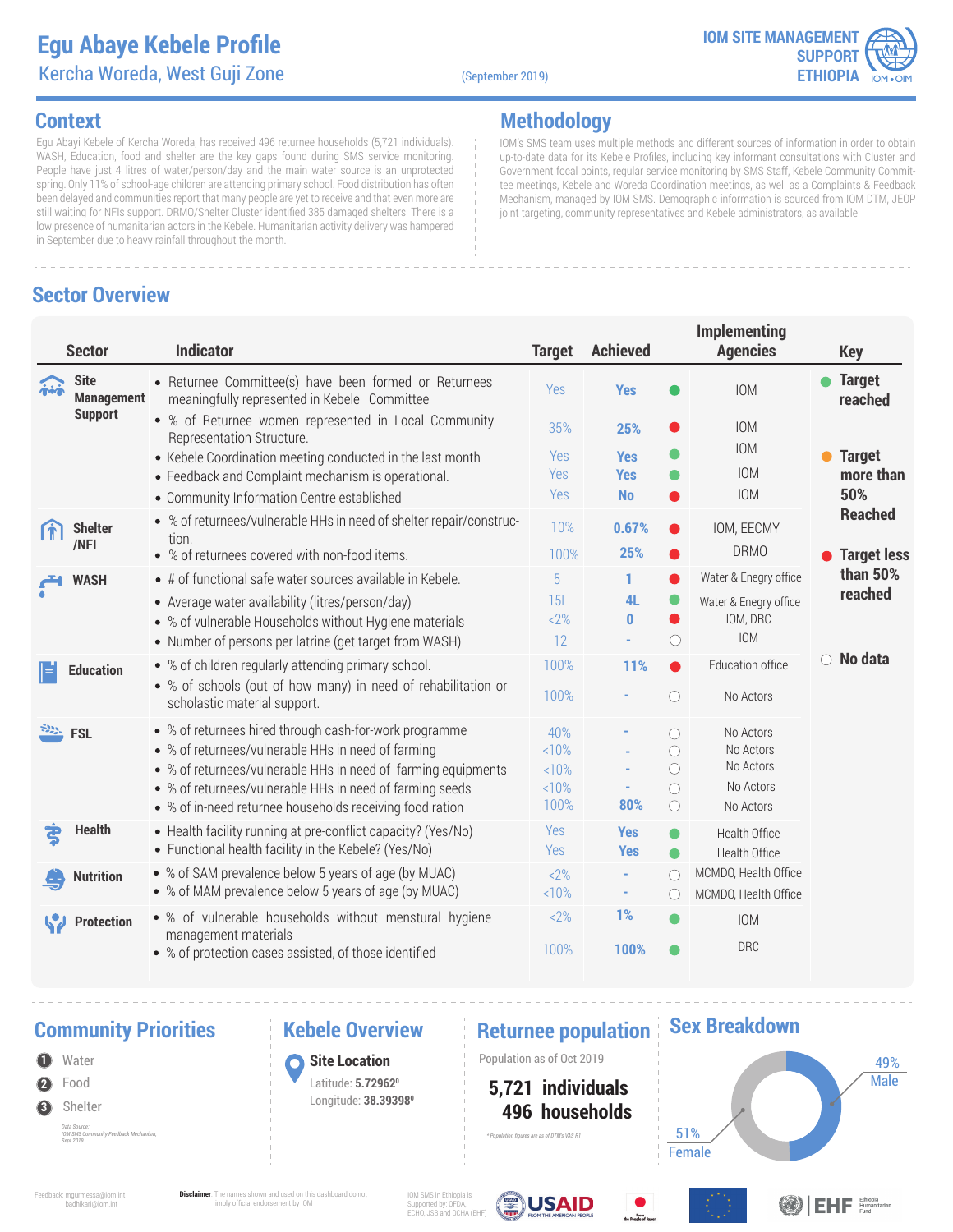# **Ela Farda Magala Kebele Profile**

Kercha Woreda, West Guji Zone (September 2019)

**Methodology**



### **Context**

IOM DTM's Village Assessment Survey of June 2019 shows that 538 households (1,907 individuals) have returned to this kebele in Kercha Woreda. Key humanitarian needs identified during SMS service monitoring and consultation with cluster conterparts include shelter/NFI, food and scholastic materials. Shelter cluster/DRMO identified 358 HHs in need of shelter support during this month. Although, the school started in early September, returnee families could not afford to buy school materials for their school-age children. Similarly, WASH also a key gap in this area because no intervention has been launched yet in this Kebele.

### **Sector Overview**

| <b>Sector</b>                                                 | <b>Indicator</b>                                                                                      | <b>Target</b> | <b>Achieved</b> |                       | Implementing<br><b>Agencies</b> | <b>Key</b>                 |
|---------------------------------------------------------------|-------------------------------------------------------------------------------------------------------|---------------|-----------------|-----------------------|---------------------------------|----------------------------|
| <b>Site</b><br>$\ddot{\hat{\mathbf{n}}}$<br><b>Management</b> | • Returnee Committee(s) have been formed or Returnees<br>meaningfully represented in Kebele Committee | Yes           | <b>Yes</b>      |                       | IOM                             | <b>Target</b><br>reached   |
| <b>Support</b>                                                | • % of Returnee women represented in Local Community<br>Representation Structure.                     | 35%           | 25%             | 0                     | <b>IOM</b><br><b>IOM</b>        |                            |
|                                                               | • Kebele Coordination meeting conducted in the last month                                             | Yes           | <b>Yes</b>      | O                     |                                 | <b>Target</b><br>$\bullet$ |
|                                                               | • Feedback and Complaint mechanism is operational.                                                    | Yes           | <b>Yes</b>      | O                     | <b>IOM</b>                      | more than                  |
|                                                               | • Community Information Centre established                                                            | Yes           | <b>No</b>       |                       | <b>IOM</b>                      | 50%<br><b>Reached</b>      |
| <b>Shelter</b>                                                | • % of returnees/vulnerable HHs in need of shelter repair/construc-<br>tion.                          | 10%           | 0%              |                       | EECMY                           |                            |
| /NFI                                                          | • % of returnees covered with non-food items.                                                         | 100%          | 7%              | O                     | <b>NRC</b>                      | <b>Target less</b>         |
| <b>WASH</b>                                                   | • # of functional safe water sources available in Kebele.                                             | 5             | 3               | ●                     | Water & Enegry office           | than 50%                   |
|                                                               | • Average water availability (litres/person/day)                                                      | 15L           | <b>10L</b>      | $\bullet$             | Water & Enegry office           | reached                    |
|                                                               | • % of vulnerable Households without Hygiene materials                                                | $2\%$         |                 | $\circlearrowright$   | No Actors                       |                            |
|                                                               | • Number of persons per latrine (get target from WASH)                                                | 12            | $\bf{0}$        |                       | IOM, DRC                        |                            |
| <b>Education</b>                                              | • % of children regularly attending primary school.                                                   | 100%          | 62%             | $\bullet$             | Education office                | No data<br>$\bigcirc$      |
|                                                               | • % of schools (out of how many) in need of rehabilitation or<br>scholastic material support.         | 100%          | 0%              | $\bigcirc$            | Education office                |                            |
| <b>FSL</b>                                                    | • % of returnees hired through cash-for-work programme                                                | 40%           |                 | $\bigcirc$            | EECMY                           |                            |
|                                                               | • % of returnees/vulnerable HHs in need of farming                                                    | <10%          |                 | $\bigcirc$            | No Actors                       |                            |
|                                                               | • % of returnees/vulnerable HHs in need of farming equipments                                         | <10%          |                 | $\bigcirc$            | No Actors                       |                            |
|                                                               | • % of returnees/vulnerable HHs in need of farming seeds                                              | <10%<br>100%  |                 | $\circ$<br>$\bigcirc$ | No Actors<br><b>DRMO</b>        |                            |
|                                                               | • % of in-need returnee households receiving food ration                                              |               |                 |                       |                                 |                            |
| <b>Health</b>                                                 | • Health facility running at pre-conflict capacity? (Yes/No)                                          | Yes           | <b>No</b>       | $\bullet$             | Health Office                   |                            |
|                                                               | • Functional health facility in the Kebele? (Yes/No)                                                  | Yes           | <b>Yes</b>      | $\bullet$             | Health Office                   |                            |
| <b>Nutrition</b>                                              | • % of SAM prevalence below 5 years of age (by MUAC)                                                  | $2\%$         |                 | $\bigcirc$            | Health Office                   |                            |
|                                                               | • % of MAM prevalence below 5 years of age (by MUAC)                                                  | <10%          |                 | $\circlearrowright$   | Health Office                   |                            |
| <b>Protection</b>                                             | • % of vulnerable households without menstural hygiene<br>management materials                        | $2\%$         |                 | $\circ$               | Water & Enegry office           |                            |
|                                                               | • % of protection cases assisted, of those identified                                                 | 100%          |                 | O                     | Peace & Enegry Office           |                            |

### **Community Priorities •• Returnee population**

- **2** Food
- **3** Shelter

*Data Source: IOM SMS Community Feedback Mechanism, Sept 2019*

# **Kebele Overview**

### **Site Location**

Latitude: **5.729620** Longitude: **38.393980**

**1** Population Items **1 1 C Site Location 1** Population as of Oct 2019

*\* Population figures are as of DTM's VAS R1*

### **538 households 1,907 individuals**

**Female** 57%

 $F<sub>com</sub>$ 



Feedback: mgurmessa@iom.int badhikari@iom.int

**Disclaimer**: The names shown and used on this dashboard do not imply official endorsement by IOM

IOM SMS in Ethiopia is Supported by: OFDA, ECHO, JSB and OCHA (EHF)



**Sex Breakdown**

**ODIEHE** Ethiopia

IOM's SMS team uses multiple methods and different sources of information in order to obtain up-to-date data for its Kebele Profiles, including key informant consultations with Cluster and Government focal points, regular service monitoring by SMS Staff, Kebele Community Committee meetings, Kebele and Woreda Coordination meetings, as well as a Complaints & Feedback Mechanism, managed by IOM SMS. Demographic information is sourced from IOM DTM, JEOP joint targeting, community representatives and Kebele administrators, as available.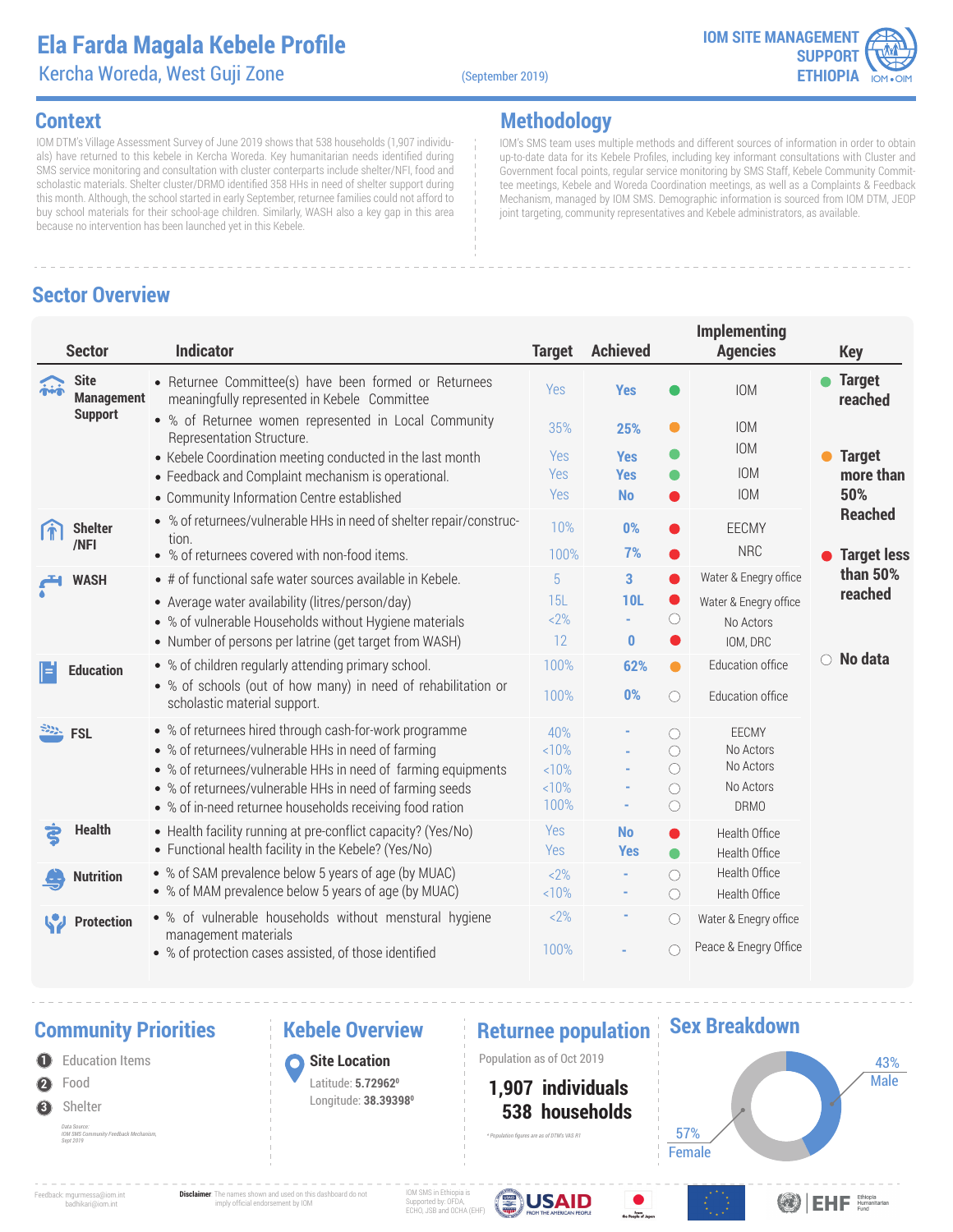

### **Context**

In Gerba 02 Kebele of Bule Hora Woreda, there are 424 returnee households (3,077 individuals) according to the Joint Targeting exercise of September 2019. SMS humanitarian need monitoring in September identified NFIs, WASH and scholastic materials as the most urgent humanitarian gaps. As the returnees lost all their household utensils during the conflict and no partner provided them the support yet, NFI is the first top priority need to the affected population. While there are some water points in the kebele, they are not accessible for everyone and people are accessing the water only 8 litres/person/day on average. There is a low presence of humanitarian actors in the Kebele. Humanitarian activity delivery was hampered in September due to heavy rainfall throughout the month.

# **Sector Overview**

**Methodology**

IOM's SMS team uses multiple methods and different sources of information in order to obtain up-to-date data for its Kebele Profiles, including key informant consultations with Cluster and Government focal points, regular service monitoring by SMS Staff, Kebele Community Committee meetings, Kebele and Woreda Coordination meetings, as well as a Complaints & Feedback Mechanism, managed by IOM SMS. Demographic information is sourced from IOM DTM, JEOP joint targeting, community representatives and Kebele administrators, as available.

|            | <b>Sector</b>                    | <b>Indicator</b>                                                                                                     | <b>Target</b> | <b>Achieved</b>          |                                | <b>Implementing</b><br><b>Agencies</b>                 |                 | <b>Key</b>                 |
|------------|----------------------------------|----------------------------------------------------------------------------------------------------------------------|---------------|--------------------------|--------------------------------|--------------------------------------------------------|-----------------|----------------------------|
| $\ddot{a}$ | <b>Site</b><br><b>Management</b> | • Returnee Committee(s) have been formed or Returnees<br>meaningfully represented in Kebele Committee                | Yes           | <b>Yes</b>               |                                | <b>IOM</b>                                             |                 | <b>Target</b><br>reached   |
|            | <b>Support</b>                   | • % of Returnee women represented in Local Community<br>Representation Structure.                                    | 35%           | 14%                      |                                | <b>IOM</b><br><b>IOM</b>                               |                 |                            |
|            |                                  | • Kebele Coordination meeting conducted in the last month<br>• Feedback and Complaint mechanism is operational.      | Yes<br>Yes    | <b>Yes</b><br><b>Yes</b> |                                | <b>IOM</b>                                             |                 | <b>Target</b><br>more than |
|            |                                  | • Community Information Centre established                                                                           | Yes           | <b>No</b>                |                                | <b>IOM</b>                                             |                 | 50%                        |
|            | <b>Shelter</b><br>/NFI           | • % of returnees/vulnerable HHs in need of shelter repair/construc-<br>tion.                                         | 10%           |                          | ∩                              | No Actors                                              |                 | <b>Reached</b>             |
|            |                                  | • % of returnees covered with non-food items.                                                                        | 100%          |                          | $\circ$                        | No Actors                                              |                 | <b>Target less</b>         |
|            | <b>WASH</b>                      | • # of functional safe water sources available in Kebele.                                                            | 5             | $\mathbf{2}$             |                                | Water & Energy office                                  |                 | than 50%<br>reached        |
|            |                                  | • Average water availability (litres/person/day)                                                                     | 15L           |                          | $\bigcirc$                     | No Actors                                              |                 |                            |
|            |                                  | • % of vulnerable Households without Hygiene materials<br>• Number of persons per latrine (get target from WASH)     | 2%<br>12      |                          | $\circ$<br>$\circlearrowright$ | No Actors<br>No Actors                                 |                 |                            |
| l=         | <b>Education</b>                 | • % of children regularly attending primary school.                                                                  | 100%          | 85%                      | $\bullet$                      | Education office                                       | $\circ$ No data |                            |
|            |                                  | • % of schools (out of how many) in need of rehabilitation or<br>scholastic material support.                        | 100%          | 100%                     | $\circ$                        | Education office, IOM                                  |                 |                            |
|            | <b>FSL</b>                       | • % of returnees hired through cash-for-work programme                                                               | 40%           | 1%                       |                                | <b>WVI</b>                                             |                 |                            |
|            |                                  | • % of returnees/vulnerable HHs in need of farming                                                                   | <10%          | 100%                     |                                | Agri. & Rural Dev. Office                              |                 |                            |
|            |                                  | • % of returnees/vulnerable HHs in need of farming equipments                                                        | 10%<br><10%   | 100%<br>100%             |                                | Agri. & Rural Dev. Office<br>Agri. & Rural Dev. Office |                 |                            |
|            |                                  | • % of returnees/vulnerable HHs in need of farming seeds<br>• % of in-need returnee households receiving food ration | 100%          | 98%                      | $\bullet$                      | WVI                                                    |                 |                            |
|            | <b>Health</b>                    | • Health facility running at pre-conflict capacity? (Yes/No)<br>• Functional health facility in the Kebele? (Yes/No) | Yes<br>Yes    | <b>Yes</b>               | O                              | Health Office                                          |                 |                            |
|            |                                  | • % of SAM prevalence below 5 years of age (by MUAC)                                                                 |               | <b>Yes</b><br>5%         | $\bullet$                      | Health Office                                          |                 |                            |
|            | <b>Nutrition</b>                 | • % of MAM prevalence below 5 years of age (by MUAC)                                                                 | 2%<br><10%    | 1%                       | $\bullet$<br>●                 | Health Office, PLAN<br>Health Office, PLAN             |                 |                            |
|            | <b>Protection</b>                | • % of vulnerable households without menstural hygiene                                                               | $2\%$         | ٠                        | $\bigcirc$                     | No Actors                                              |                 |                            |
|            |                                  | management materials<br>• % of protection cases assisted, of those identified                                        | 100%          |                          | ∩                              | No Actors                                              |                 |                            |

# **Community Priorities •• Rebele Overview •• Affected population**

**2** Educational Materials  $\bullet$  NFI **3** Water *Data Source: IOM SMS Community Feedback Mechanism, Sept 2019*

### **Kebele Overview**

**Site Location** Latitude: **5.7835120** Longitude: **38.2656650**

**1** Population as of Oct 2019

 **424 households 3,077 individuals**

*\* Population figures are as per Joint Targeting Assessment,* 

### **Sex Breakdown**



Feedback: mgurmessa@iom.int badhikari@iom.int **Disclaimer**: The names shown and used on this dashboard do not imply official endorsement by IOM

IOM SMS in Ethiopia is Supported by: OFDA, ECHO, JSB and OCHA (EHF)



From<br>o People of Jac

 *September 2019.*



**OBIEHE** Ethiopia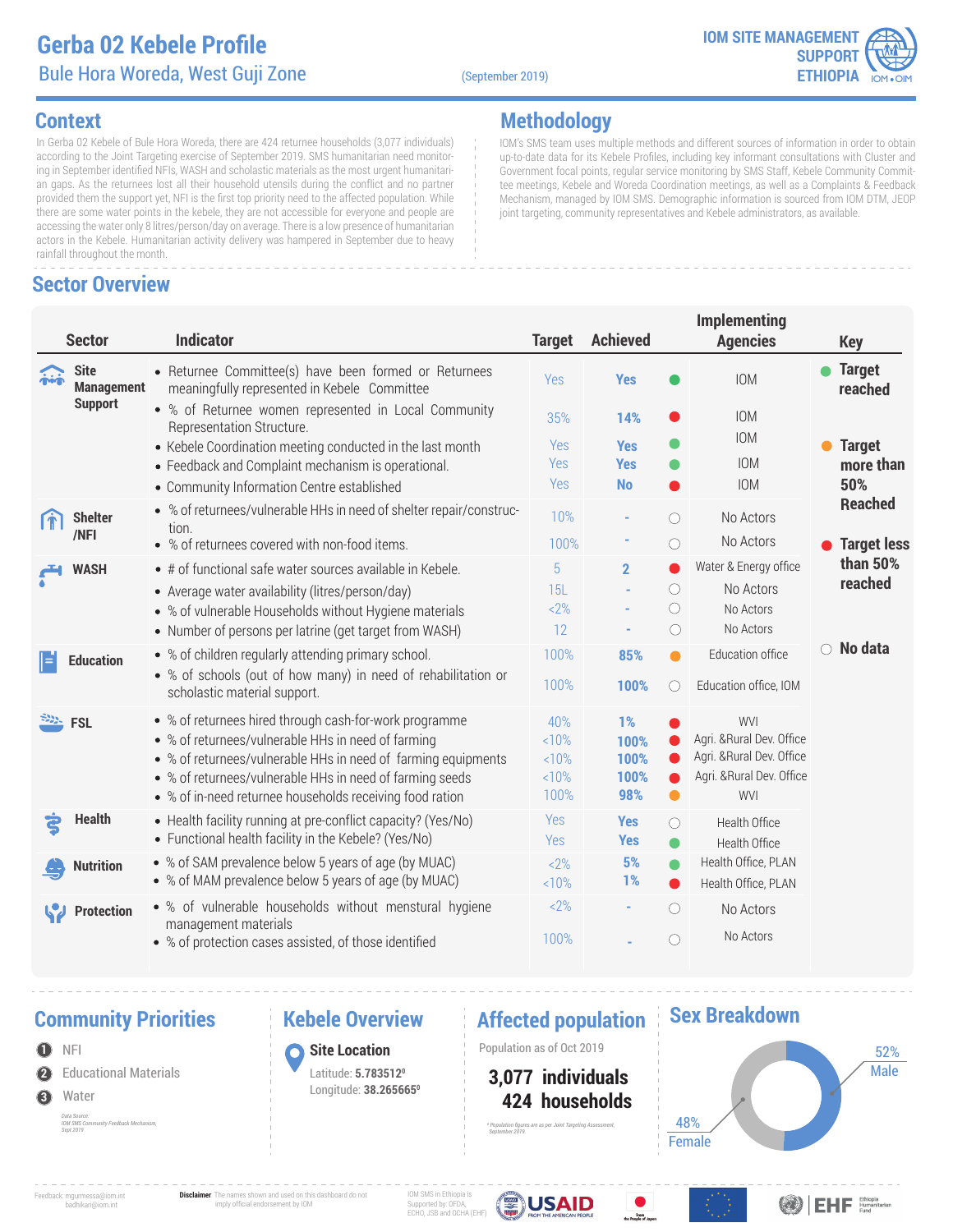### **Guracho Jeldo Badiya Kebele Profile** Kercha Woreda, West Guji Zone (September 2019)

**Methodology**



IOM's SMS team uses multiple methods and different sources of information in order to obtain up-to-date data for its Kebele Profiles, including key informant consultations with Cluster and Government focal points, regular service monitoring by SMS Staff, Kebele Community Committee meetings, Kebele and Woreda Coordination meetings, as well as a Complaints & Feedback Mechanism, managed by IOM SMS. Demographic information is sourced from IOM DTM, JEOP

joint targeting, community representatives and Kebele administrators, as available.

### **Context**

Guracho Jeldo Badiya Kebele has an estimated Returnee population of 3393 from 601 Households, according to IOM's DTM Village Assessment Survey, late June 2019. Monitoring of humanitarian needs in this Kebele in September 2019 identified Education as a key gap,with only 40% of school-age children regularly attending primary school. WASH and Dignity NFIs were also reported as a key need, with 30% of vulnerable households in need of hygiene materials and 30% also in need of menstrual hygiene management materials. Similarly, the DRMO office/Shelter Cluster identified 446 HHs with damaged shelter. Access for humanitarian actors to the Kebele in September was difficult because of frequent heavy rain

### **Sector Overview**

### **Implementing Agencies Sector Indicator Target Achieved Key Yes o** IOM **o Target Site** Returnee Committee(s) have been formed or Returnees  $\ddot{a}$ Yes IOM **Management** meaningfully represented in Kebele Committee **reached Support** % of Returnee women represented in Local Community IOM 35% **25%** Representation Structure. IOM ● • Kebele Coordination meeting conducted in the last month Yes **Yes Target**  IOM Feedback and Complaint mechanism is operational. Yes **Yes more than 50%**  Community Information Centre established Yes **No** IOM **Reached** % of returnees/vulnerable HHs in need of shelter repair/construc-**Shelter** 10% **0%** EECMY tion. **/NFI** IOM, DRC • % of returnees covered with non-food items. 100% **85% Target less than 50%**  IRC, Water & Enegry office • # of functional safe water sources available in Kebele. 5 **3 WASH reached** Average water availability (litres/person/day) � 15L **20L** IRC, Water & Enegry office <2% **30%** % of vulnerable Households without Hygiene materials DRC • Number of persons per latrine (get target from WASH) 12 **0** IOM **No data** % of children regularly attending primary school. 100% **40%** Education office **Education** % of schools (out of how many) in need of rehabilitation or 100% **-**  $\bigcirc$ No Actors scholastic material support. **FSL** % of returnees hired through cash-for-work programme **20%** 40%  $\bullet$ **FECMY** % of returnees/vulnerable HHs in need of farming <10%  $\bigcirc$ No Actors **-** % of returnees/vulnerable HHs in need of farming equipments  $\bigcirc$ No Actors  $10%$ **-** No Actors % of returnees/vulnerable HHs in need of farming seeds <10% **-**  $\circ$ 100% **85%** WVI  $\bullet$ % of in-need returnee households receiving food ration **Health** Health facility running at pre-conflict capacity? (Yes/No) Yes Health Office **No** Functional health facility in the Kebele? (Yes/No) Yes **No** Health Office Health Office % of SAM prevalence below 5 years of age (by MUAC)  $2%$ **3.2% Nutrition** % of MAM prevalence below 5 years of age (by MUAC) <10% **2.8%** Health Office % of vulnerable households without menstural hygiene  $22%$ **30%** IOM W **Protection** management materials **13.6%** DRC 100% % of protection cases assisted, of those identified

### **Community Priorities 19 Nebele Overview 19 Neturnee population**

### Education Items

- **2** Food
- **3** Shelter
	- *Data Source: IOM SMS Community Feedback Mechanism, Sept 2019*

**Kebele Overview**

### **Site Location**

Latitude: **5.729620** Longitude: **38.393980**

**1** Population Items

 **538 households 1,907 individuals** *\* Population figures are as of DTM's VAS R1*



**Sex Breakdown**

Feedback: mgurmessa@iom.int badhikari@iom.int

**Disclaimer**: The names shown and used on this dashboard do not imply official endorsement by IOM

IOM SMS in Ethiopia i Supported by: OFDA, ECHO, JSB and OCHA (EHF) **USAID**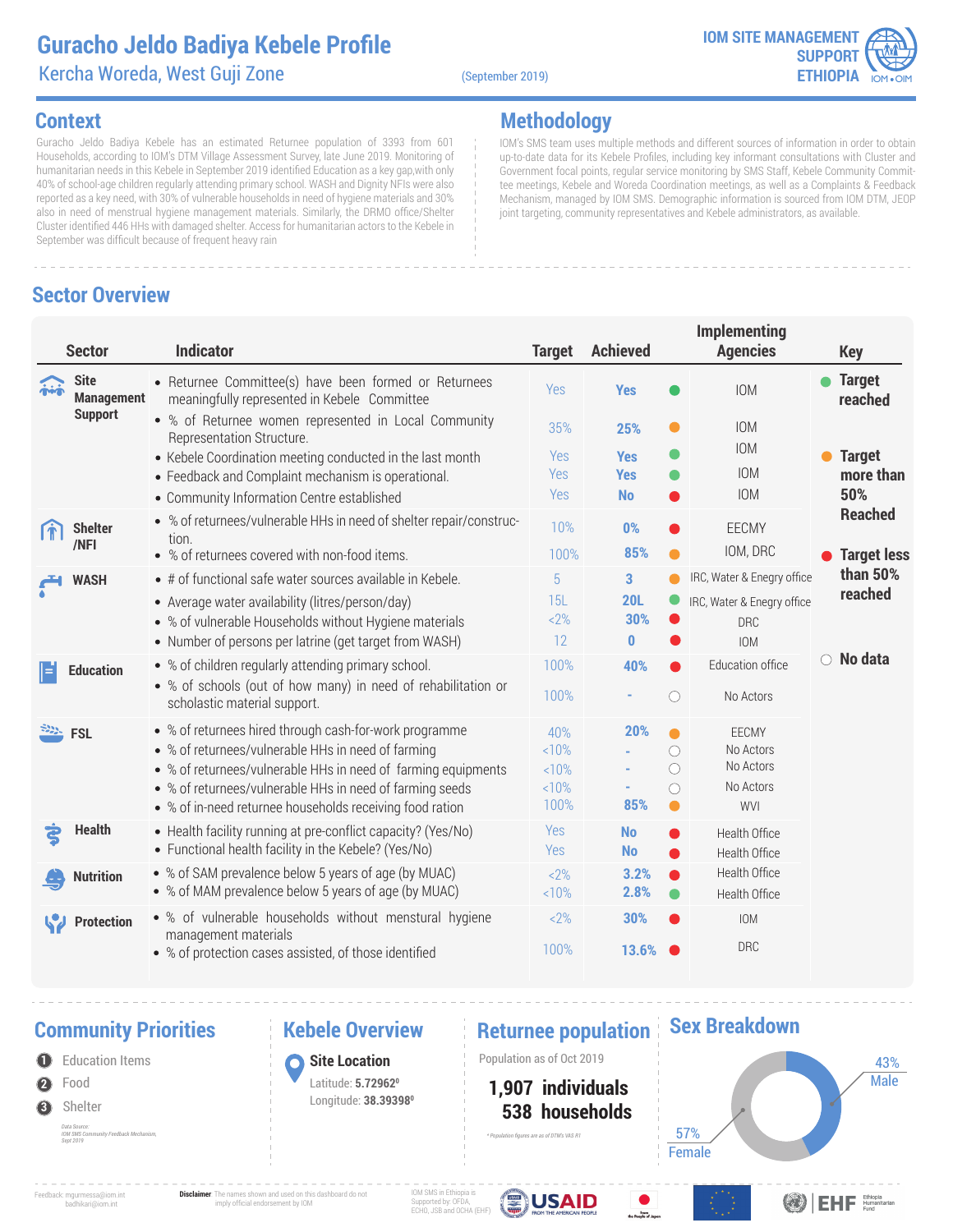### **Hartuma Lema Kebele Profile** Bule Hora Woreda, West Guji Zone

(September 2019)

**Methodology**



IOM's SMS team uses multiple methods and different sources of information in order to obtain up-to-date data for its Kebele Profiles, including key informant consultations with Cluster and Government focal points, regular service monitoring by SMS Staff, Kebele Community Committee meetings, Kebele and Woreda Coordination meetings, as well as a Complaints & Feedback Mechanism, managed by IOM SMS. Demographic information is sourced from IOM DTM, JEOP

joint targeting, community representatives and Kebele administrators, as available.

### **Context**

Hartume Lema has received 352 returnee HHs (2,405 individuals) as per the Joint Targeting Assessment, September 2019. SMS monitoring of humanitarian needs in the last month identified major gaps in shelter/NFI, scholastic materials support, and WASH. Shelter Cluster/DRMO identified 207 HHs in need of support for damaged shelters. School-age returnee children lack scholastic materials. Kebele residents obtain only 5 litres of water/person/day and there are not sufficient functional water sources or latrines. Similarly, lack of farming inputs support and lack of protection partners are other gaps in this Kebele. Heavy rain was the most challenging for access in this kebele throughout September.

### **Sector Overview**

### **Implementing Sector Indicator Target Achieved Agencies Key Site** • Returnee Committee(s) have been formed or Returnees **Yes o** IOM **o Target** IOM Yes **Management reached** meaningfully represented in Kebele Committee **Support** % of Returnee women represented in Local Community IOM 35% **30%** Representation Structure. IOM **Target**  • Kebele Coordination meeting conducted in the last month Yes **Yes** IOM Yes **Yes more than**  Feedback and Complaint mechanism is operational. Yes **No** IOM **50%**  Community Information Centre established **Reached** % of returnees/vulnerable HHs in need of shelter repair/construc-**Shelter** 10% **-** No Actors tion. **/NFI** IOM **Target less**  % of returnees covered with non-food items. 100% **100% than 50%**  Water & Energy office  $\bigcirc$ • # of functional safe water sources available in Kebele. 5 **3 WASH reached**  $\bullet$ Water & Energy office Average water availability (litres/person/day) � 15L **5**  $\circ$  $2%$ No Actors % of vulnerable Households without Hygiene materials **-** Number of persons per latrine (get target from WASH) 12 **-**  $\bigcirc$ No Actors **No data** 100% **-** % of children regularly attending primary school. No Actors  $\bigcirc$ **Education** % of schools (out of how many) in need of rehabilitation or 100% **-**   $\bigcirc$ No Actors scholastic material support. % of returnees hired through cash-for-work programme **FSL** 40% **10%** WVI No Actors % of returnees/vulnerable HHs in need of farming  $10%$  $\bigcirc$ **-** No Actors % of returnees/vulnerable HHs in need of farming equipments <10%  $\circ$ **-** % of returnees/vulnerable HHs in need of farming seeds  $10%$  $\bigcirc$ No Actors **-** WVI 100% **-**   $\bigcirc$ % of in-need returnee households receiving food ration **Health** • Health facility running at pre-conflict capacity? (Yes/No) Yes Health Office  $\bigcirc$ **-** Functional health facility in the Kebele? (Yes/No) Yes **Yes** Health Office % of SAM prevalence below 5 years of age (by MUAC) **5%** Health Office, PLAN  $<2%$ ۰ **Nutrition** % of MAM prevalence below 5 years of age (by MUAC) **1%** Health Office, PLAN <10% % of vulnerable households without menstural hygiene  $<$ 2% **0% Protection** IOM management materials **-** No Actors 100% % of protection cases assisted, of those identified

# **Community Priority needs | Kebele Overview | Affcted Population**

**2** Shetler Educational Materials **3** Farming Materials *Data Source: IOM SMS Community Feedback Mechanism, Sept 2019*

### **Kebele Overview**

**Site Location** Latitude: **5.7033350** Longitude: **38.3607020**

**1** Returnee population as of Oct 2019

 **352 households 2,405 individuals**

*\* Population figures are as per Joint Targeting Assessment,* 

 *September 2019.*

### **Sex Breakdown**



Feedback: mgurmessa@iom.int badhikari@iom.int

**Disclaimer**: The names shown and used on this dashboard do not imply official endorsement by IOM

IOM SMS in Ethiopia is Supported by: OFDA, ECHO, JSB and OCHA (EHF)



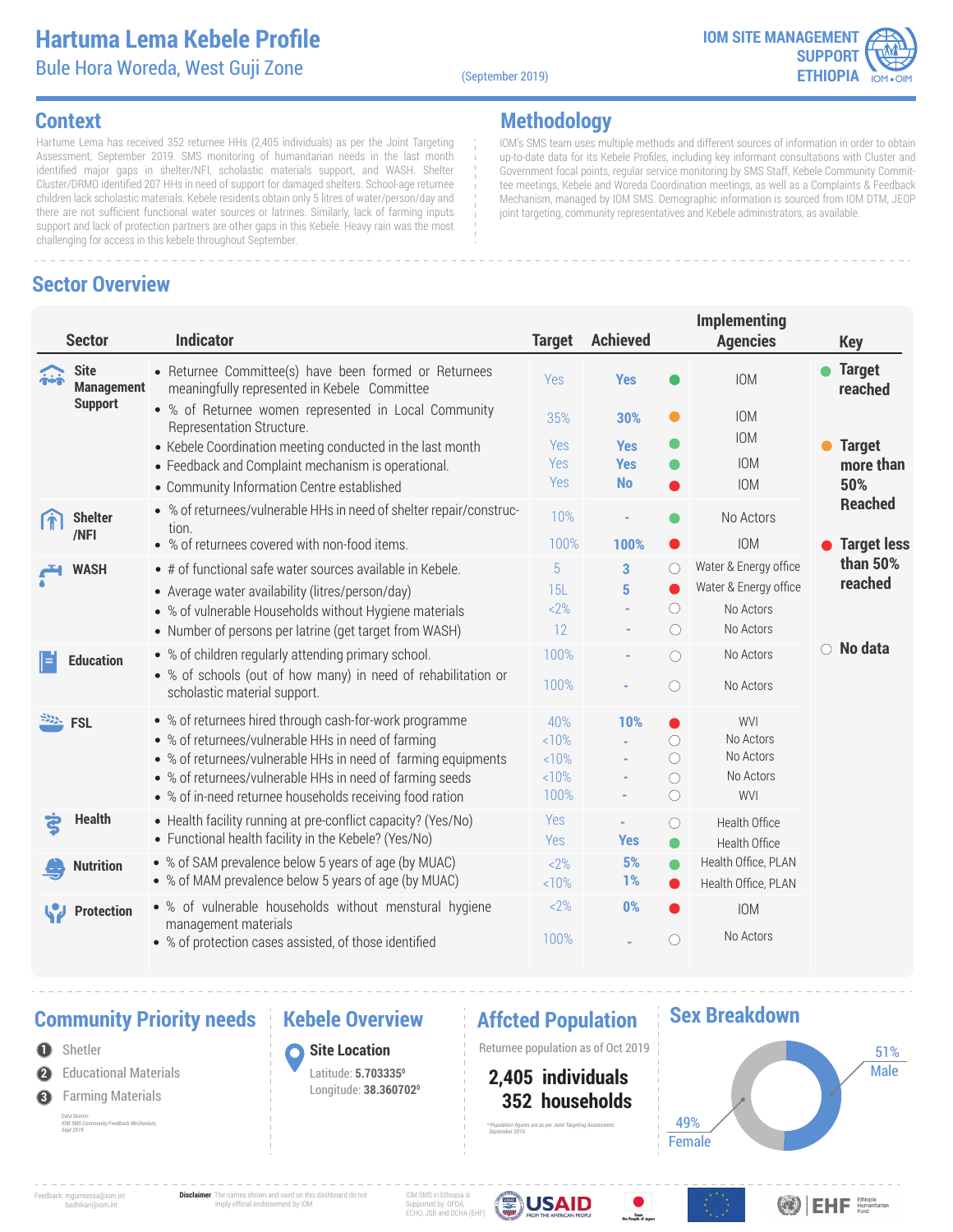### **Hera Lipitu Kebele Profile** Bule Hora Woreda, West Guji Zone (September 2019)

**Methodology**



IOM's SMS team uses multiple methods and different sources of information in order to obtain up-to-date data for its Kebele Profiles, including key informant consultations with Cluster and Government focal points, regular service monitoring by SMS Staff, Kebele Community Commit-

### **Context**

In Hera Lipitu Kebele of Bule Hora Woreda, 883 HHs (5,603 individuals) were registered in the September 2019 as old returnees and newly repatriated returnees according to Joint Targeting Assessment. The top three priority needs of the affected population in this kebele are food, Shelter/NFI and Hygiene. Food support has delayed for more than 2 months because of heavy rain. The DRMO/Shelter cluster identified 260 HHs in need of shelter support. 29% of HHs are in need of shelter and 42% have received NFIs so far according to the communities. Dignity kits for women is also a major gap followed by the lack of protection partners' coverage of the community.

### **Sector Overview**

# **Implementing**  tee meetings, Kebele and Woreda Coordination meetings, as well as a Complaints & Feedback Mechanism, managed by IOM SMS. Demographic information is sourced from IOM DTM, JEOP joint targeting, community representatives and Kebele administrators, as available.

|            | <b>Sector</b>                    | <b>Indicator</b>                                                                                                          | <b>Target</b>     | <b>Achieved</b>          | <b>Agencies</b>                                   | <b>Key</b>                     |
|------------|----------------------------------|---------------------------------------------------------------------------------------------------------------------------|-------------------|--------------------------|---------------------------------------------------|--------------------------------|
| $\ddot{a}$ | <b>Site</b><br><b>Management</b> | • Returnee Committee(s) have been formed or Returnees<br>meaningfully represented in Kebele Committee                     | Yes               | <b>Yes</b>               | <b>IOM</b>                                        | <b>Target</b><br>reached       |
|            | <b>Support</b>                   | • % of Returnee women represented in Local Community<br>Representation Structure.                                         | 35%               | $\bullet$<br>30%         | <b>IOM</b><br><b>IOM</b>                          |                                |
|            |                                  | • Kebele Coordination meeting conducted in the last month<br>• Feedback and Complaint mechanism is operational.           | <b>Yes</b><br>Yes | <b>Yes</b><br><b>Yes</b> | <b>IOM</b>                                        | <b>Target</b><br>more than     |
|            |                                  | • Community Information Centre established                                                                                | Yes               | <b>No</b><br>$\bullet$   | <b>IOM</b>                                        | 50%                            |
|            | <b>Shelter</b><br>/NFI           | • % of returnees/vulnerable HHs in need of shelter repair/construc-<br>tion.                                              | 10%               | 71%                      | <b>CRS</b>                                        | <b>Reached</b>                 |
|            |                                  | • % of returnees covered with non-food items.                                                                             | 100%              | 42%                      | CRS                                               | <b>Target less</b><br>than 50% |
|            | <b>WASH</b>                      | • # of functional safe water sources available in Kebele.                                                                 | 5                 | 4                        | IOM, CRS                                          | reached                        |
|            |                                  | • Average water availability (litres/person/day)                                                                          | 15L<br>$2\%$      | $10 - 15$<br>0           | IOM, CRS<br>IOM, CRS                              |                                |
|            |                                  | • % of vulnerable Households without Hygiene materials<br>• Number of persons per latrine (get target from WASH)          | 12                | $\bf{0}$                 | IOM, CRS                                          |                                |
| Ε          | <b>Education</b>                 | • % of children regularly attending primary school.                                                                       | 100%              | 100%<br>●                | Education office                                  | No data<br>$\bigcirc$          |
|            |                                  | • % of schools (out of how many) in need of rehabilitation or<br>scholastic material support.                             | 100%              | 0%<br>●                  | Education office                                  |                                |
|            | <b>FSL</b>                       | • % of returnees hired through cash-for-work programme                                                                    | 40%               | 8%                       | WVI, Oxfam, CRS, IOM                              |                                |
|            |                                  | • % of returnees/vulnerable HHs in need of farming                                                                        | <10%              | 100%                     | WVI, Oxfam, CRS, IOM<br>Agri. & Rural Dev. Office |                                |
|            |                                  | • % of returnees/vulnerable HHs in need of farming equipments<br>• % of returnees/vulnerable HHs in need of farming seeds | <10%<br><10%      | 100%<br>100%             | Agri. & Rural Dev. Office                         |                                |
|            |                                  | • % of in-need returnee households receiving food ration                                                                  | 100%              | 90.7%<br>$\bullet$       | WVI                                               |                                |
| දි         | <b>Health</b>                    | • Health facility running at pre-conflict capacity? (Yes/No)<br>• Functional health facility in the Kebele? (Yes/No)      | Yes<br>Yes        | <b>Yes</b><br><b>Yes</b> | Health Office<br>Health Office                    |                                |
|            | <b>Nutrition</b>                 | • % of SAM prevalence below 5 years of age (by MUAC)                                                                      | $2\%$             | 0.11%<br>$\bullet$       | Health Office, PLAN                               |                                |
|            |                                  | • % of MAM prevalence below 5 years of age (by MUAC)                                                                      | <10%              | 3.61%<br>$\bullet$       | Health Office, PLAN                               |                                |
|            | <b>Protection</b>                | • % of vulnerable households without menstural hygiene<br>management materials                                            | $2\%$             | $\bf{0}$                 | <b>IOM</b>                                        |                                |
|            |                                  | • % of protection cases assisted, of those identified                                                                     | 100%              | O                        | No Actors                                         |                                |

# **Community Priorities •• Rebele Overview •• Affected population**

**2** Educational Materials **O** Food **3** Shelter *Data Source: IOM SMS Community Feedback Mechanism, Sept 2019*

# **Kebele Overview**

**Site Location** Latitude: **5.8230390** Longitude: **38.263250**

**1** Population as of Oct 2019

 **883 households 5,630 individuals**

*\* Population figures are as per Joint Targeting Assessment,* 

 *September 2019.*

### **Sex Breakdown**



Feedback: mgurmessa@iom.int badhikari@iom.int **Disclaimer**: The names shown and used on this dashboard do not imply official endorsement by IOM

IOM SMS in Ethiopia is Supported by: OFDA, ECHO, JSB and OCHA (EHF)





<sup>Ethlopia</sup>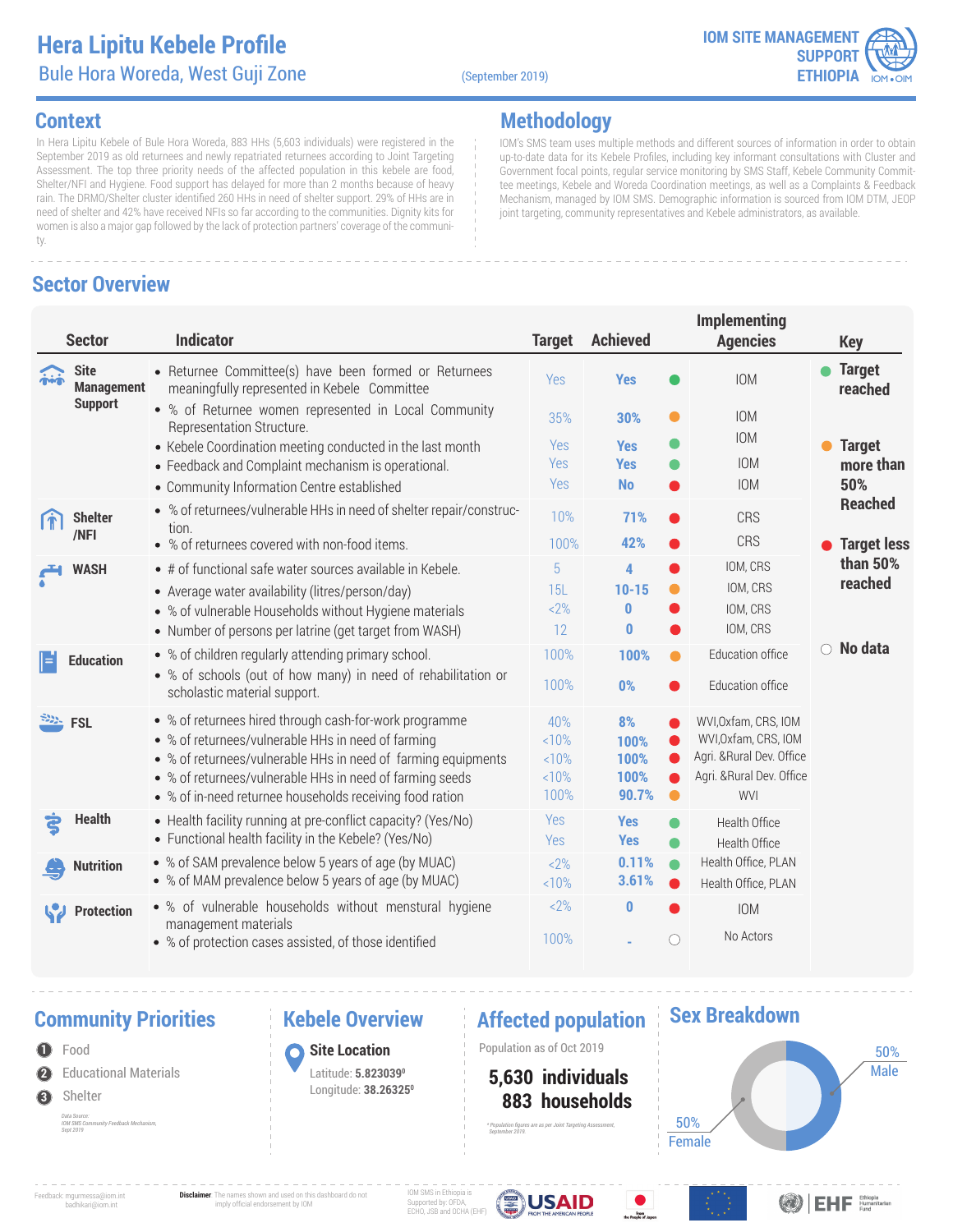### **Kercha Inshe Kebele Profile** Kercha Woreda, West Guji Zone (September 2019)

**Methodology**



IOM's SMS team uses multiple methods and different sources of information in order to obtain up-to-date data for its Kebele Profiles, including key informant consultations with Cluster and Government focal points, regular service monitoring by SMS Staff, Kebele Community Committee meetings, Kebele and Woreda Coordination meetings, as well as a Complaints & Feedback Mechanism, managed by IOM SMS. Demographic information is sourced from IOM DTM, JEOP

joint targeting, community representatives and Kebele administrators, as available.

### **Context**

According to IOM DTM's Village Assessment Survey in early July, 711 households (3,609 individuals) returned to Kercha Inshe of Kercha Woreda after the government return process took place. The top three humanitarian needs of the returnee population in this kebele are water, nutrition and health. People receive only 4 litres of drinking water per person per day and water sources are not protected. MAM stands at 26%. There is no health post in the kebele and the mobile clinic service is once a week.

# **Sector Overview**

### **Implementing Sector Indicator Target Achieved Agencies Key Site** • Returnee Committee(s) have been formed or Returnees **Yes C** IOM **C** Target IOM Yes **Management** meaningfully represented in Kebele Committee **reached Support** % of Returnee women represented in Local Community IOM 35% **28%**  $\bullet$ Representation Structure. IOM • Kebele Coordination meeting conducted in the last month Yes **Yes Target**  Yes **Yes** IOM **more than**  Feedback and Complaint mechanism is operational. IOM **50%**  Yes **No** Community Information Centre established **Reached** % of returnees/vulnerable HHs in need of shelter repair/construc-10% **63.05%** CRS **Shelter** tion. **/NFI 92%** No Actors % of returnees covered with non-food items. 100% **Target less than 50%**  IOM • # of functional safe water sources available in Kebele. 5 **5 WASH reached** Average water availability (litres/person/day) � 15L **4L** IRC, IOM  $\bullet$ <2% **24%** % of vulnerable Households without Hygiene materials IOM,DRC Number of persons per latrine (get target from WASH) 12 **0** IOM **No data** % of children regularly attending primary school. 100% **100%**  $\bullet$ Education office **Education** % of schools (out of how many) in need of rehabilitation or 100% **-**  $\bigcirc$ No Actors scholastic material support. **FSL** % of returnees hired through cash-for-work programme **23%** CRS 40%  $\bullet$ % of returnees/vulnerable HHs in need of farming  $\bigcirc$ No Actors <10% **-** No Actors % of returnees/vulnerable HHs in need of farming equipments  $10%$  $\bigcirc$ **-** % of returnees/vulnerable HHs in need of farming seeds No Actors  $10%$ **-**  $\circlearrowright$ % of in-need returnee households receiving food ration 100% **98%** WVI **Health** Health facility running at pre-conflict capacity? (Yes/No) Yes **No** Health Office Functional health facility in the Kebele? (Yes/No) Yes **Yes** Health Office % of SAM prevalence below 5 years of age (by MUAC)  $22%$ **4.2%** Health Office **Nutrition** % of MAM prevalence below 5 years of age (by MUAC)  $10%$ **26.6%** ۰ Health Office % of vulnerable households without menstural hygiene **24%** IOM  $22%$ **Protection** management materials **22%** DRC 100% % of protection cases assisted, of those identified

### **Community Priorities 6 Reprise Returnee population**

**1** Population as of Oct 2019 **2** Water Food **3** Health Facilities *Data Source: IOM SMS Community Feedback Mechanism, Sept 2019*

### **Kebele Overview**

**Site Location** Latitude: **5.771970** Longitude: **38.425350**

*\* Population figures are as of DTM's VAS R1*

### **711 households 3,609 individuals**



Feedback: mgurmessa@iom.int badhikari@iom.int

**Disclaimer**: The names shown and used on this dashboard do not imply official endorsement by IOM

IOM SMS in Ethiopia is Supported by: OFDA, ECHO, JSB and OCHA (EHF)





**BEHF** Ethiopia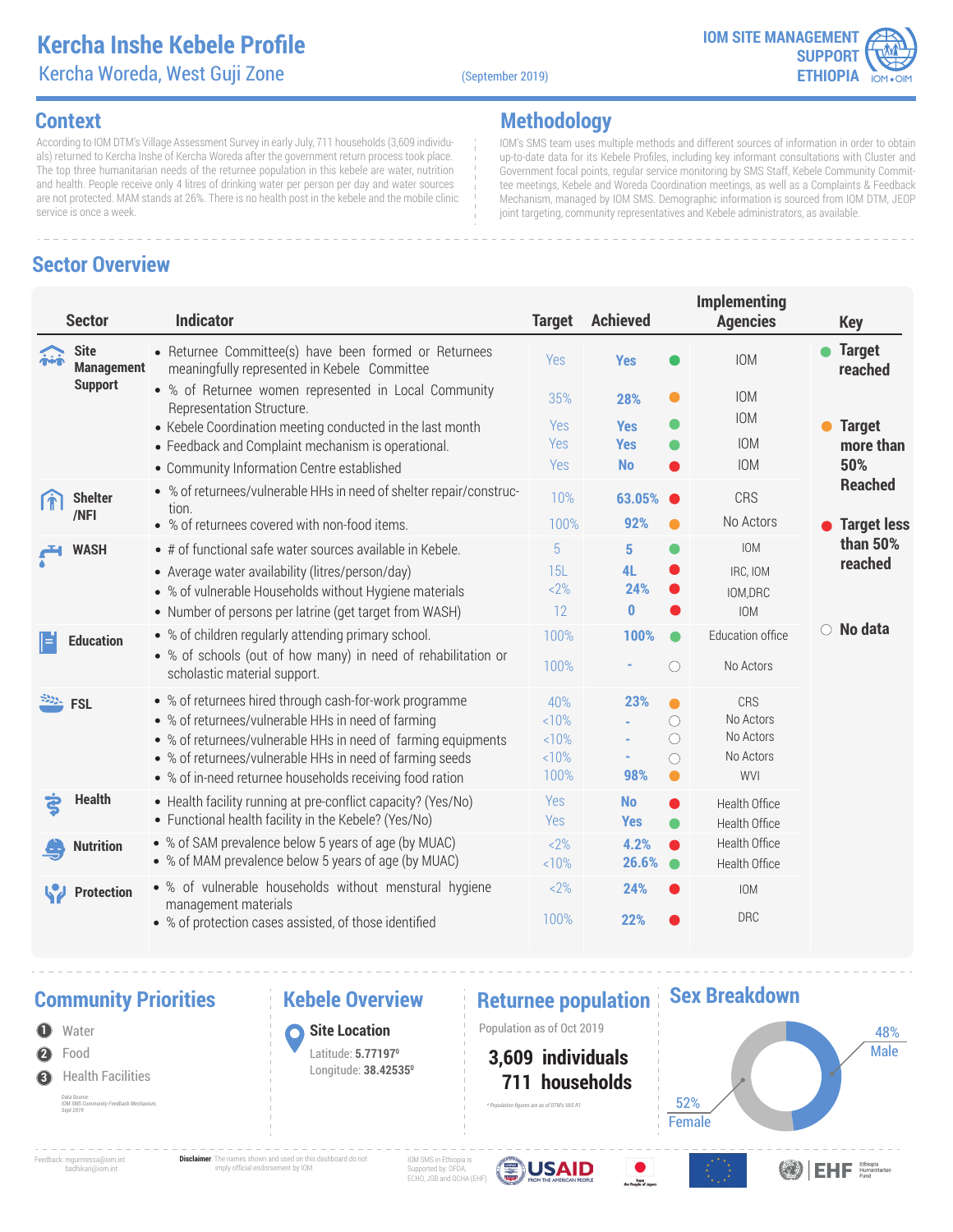### **Sakicha Kebele Profile** Bule Hora Woreda, West Guji Zone (September 2019)



### **Context**

Sakicha Kebele of Bule Hora Woreda received 288 returnee households (2,063 individuals) according to the Joint Targeting Assessment, September 2019. Shelter/NFI, Food and WASH are the key humanitarian gaps identified in this kebele. Due to lack of shelter intervention in this kebele, returnees have been surviving either in temporary shelters or with relatives. They have not received NFI support after their return, as no humanitarian organization is providing this service in this kebele. Food assistance has been delayed for more than two months which has exposed the affected population to various risks. The community is advocating for the inclusion of 23 further HHs in the distribution list. With only one functional water source providing only 5 litres/person/day, WASH is also a priority humanitarian need

### **Sector Overview**

**Methodology**

IOM's SMS team uses multiple methods and different sources of information in order to obtain up-to-date data for its Kebele Profiles, including key informant consultations with Cluster and Government focal points, regular service monitoring by SMS Staff, Kebele Community Committee meetings, Kebele and Woreda Coordination meetings, as well as a Complaints & Feedback Mechanism, managed by IOM SMS. Demographic information is sourced from IOM DTM, JEOP joint targeting, community representatives and Kebele administrators, as available.

|      | <b>Sector</b>                    | <b>Indicator</b>                                                                                                                                                                                                                                                                                      | <b>Target</b>                      | <b>Achieved</b>              | <b>Implementing</b><br><b>Agencies</b>                                                                                         | <b>Key</b>                 |
|------|----------------------------------|-------------------------------------------------------------------------------------------------------------------------------------------------------------------------------------------------------------------------------------------------------------------------------------------------------|------------------------------------|------------------------------|--------------------------------------------------------------------------------------------------------------------------------|----------------------------|
| mini | <b>Site</b><br><b>Management</b> | • Returnee Committee(s) have been formed or Returnees<br>meaningfully represented in Kebele Committee                                                                                                                                                                                                 | Yes                                | <b>Yes</b>                   | <b>IOM</b>                                                                                                                     | <b>Target</b><br>reached   |
|      | <b>Support</b>                   | • % of Returnee women represented in Local Community<br>Representation Structure.                                                                                                                                                                                                                     | 35%                                | 30%                          | <b>IOM</b><br>O<br><b>IOM</b>                                                                                                  |                            |
|      |                                  | • Kebele Coordination meeting conducted in the last month<br>• Feedback and Complaint mechanism is operational.                                                                                                                                                                                       | <b>Yes</b><br>Yes                  | <b>Yes</b><br><b>Yes</b>     | <b>IOM</b>                                                                                                                     | <b>Target</b><br>more than |
|      |                                  | • Community Information Centre established                                                                                                                                                                                                                                                            | Yes                                | <b>No</b>                    | <b>IOM</b>                                                                                                                     | 50%<br><b>Reached</b>      |
|      | <b>Shelter</b>                   | • % of returnees/vulnerable HHs in need of shelter repair/construc-<br>tion.                                                                                                                                                                                                                          | 10%                                |                              | No Actors<br>$\bigcap$                                                                                                         |                            |
|      | /NFI                             | • % of returnees covered with non-food items.                                                                                                                                                                                                                                                         | 100%                               | 100%                         | <b>IOM</b>                                                                                                                     | <b>Target less</b>         |
|      | <b>WASH</b>                      | • # of functional safe water sources available in Kebele.<br>• Average water availability (litres/person/day)<br>• % of vulnerable Households without Hygiene materials<br>• Number of persons per latrine (get target from WASH)                                                                     | 5<br>15L<br>$2\%$<br>12            | 1<br><b>15L</b><br>100%<br>7 | Water & Energy Office<br>Water & Energy Office<br><b>IOM</b><br>No Actors                                                      | than 50%<br>reached        |
| E    | <b>Education</b>                 | • % of children regularly attending primary school.<br>• % of schools (out of how many) in need of rehabilitation or<br>scholastic material support.                                                                                                                                                  | 100%<br>100%                       | 2%                           | Education office<br>$\bigcirc$<br>Education office, IOM                                                                        | $\circ$ No data            |
|      | <b>FSL</b>                       | • % of returnees hired through cash-for-work programme<br>• % of returnees/vulnerable HHs in need of farming<br>• % of returnees/vulnerable HHs in need of farming equipments<br>• % of returnees/vulnerable HHs in need of farming seeds<br>• % of in-need returnee households receiving food ration | 40%<br>10%<br><10%<br><10%<br>100% | 18%                          | Afro Ethiopia, IOM<br>No Actors<br>$\bigcirc$<br>No Actors<br>$\bigcirc$<br>No Actors<br>$\bigcirc$<br>$\bigcirc$<br>No Actors |                            |
| ξ    | <b>Health</b>                    | • Health facility running at pre-conflict capacity? (Yes/No)<br>• Functional health facility in the Kebele? (Yes/No)                                                                                                                                                                                  | Yes<br>Yes                         | <b>Yes</b><br><b>Yes</b>     | Health Office<br>O<br>Health Office, IOM<br>$\bullet$                                                                          |                            |
|      | <b>Nutrition</b>                 | • % of SAM prevalence below 5 years of age (by MUAC)<br>• % of MAM prevalence below 5 years of age (by MUAC)                                                                                                                                                                                          | $2\%$<br>10%                       | 5%<br>1%                     | Health Office, PLAN<br>$\bullet$<br>Health Office, PLAN<br>$\bullet$                                                           |                            |
|      | <b>Protection</b>                | • % of vulnerable households without menstural hygiene<br>management materials<br>• % of protection cases assisted, of those identified                                                                                                                                                               | $2\%$<br>100%                      |                              | $\bigcirc$<br><b>IOM</b><br>No Actors<br>O                                                                                     |                            |

### **Community Priorities •• Rebele Overview •• Affected population**

**2 O** Food NFI **3** Shelter *Data Source: IOM SMS Community Feedback Mechanism, Sept 2019*

### **Kebele Overview**

**Site Location** Latitude: **5.7454920** Longitude: **38.3502190**

**1** Population as of Oct 2019

 **288 households 2,063 individuals**

*\* Population figures are as per Joint Targeting Assessment,* 

 *September 2019.*

### **Sex Breakdown**



Feedback: mgurmessa@iom.int badhikari@iom.int

**Disclaimer**: The names shown and used on this dashboard do not imply official endorsement by IOM

IOM SMS in Ethiopia is Supported by: OFDA, ECHO, JSB and OCHA (EHF)





**OB** EHF Ethiopia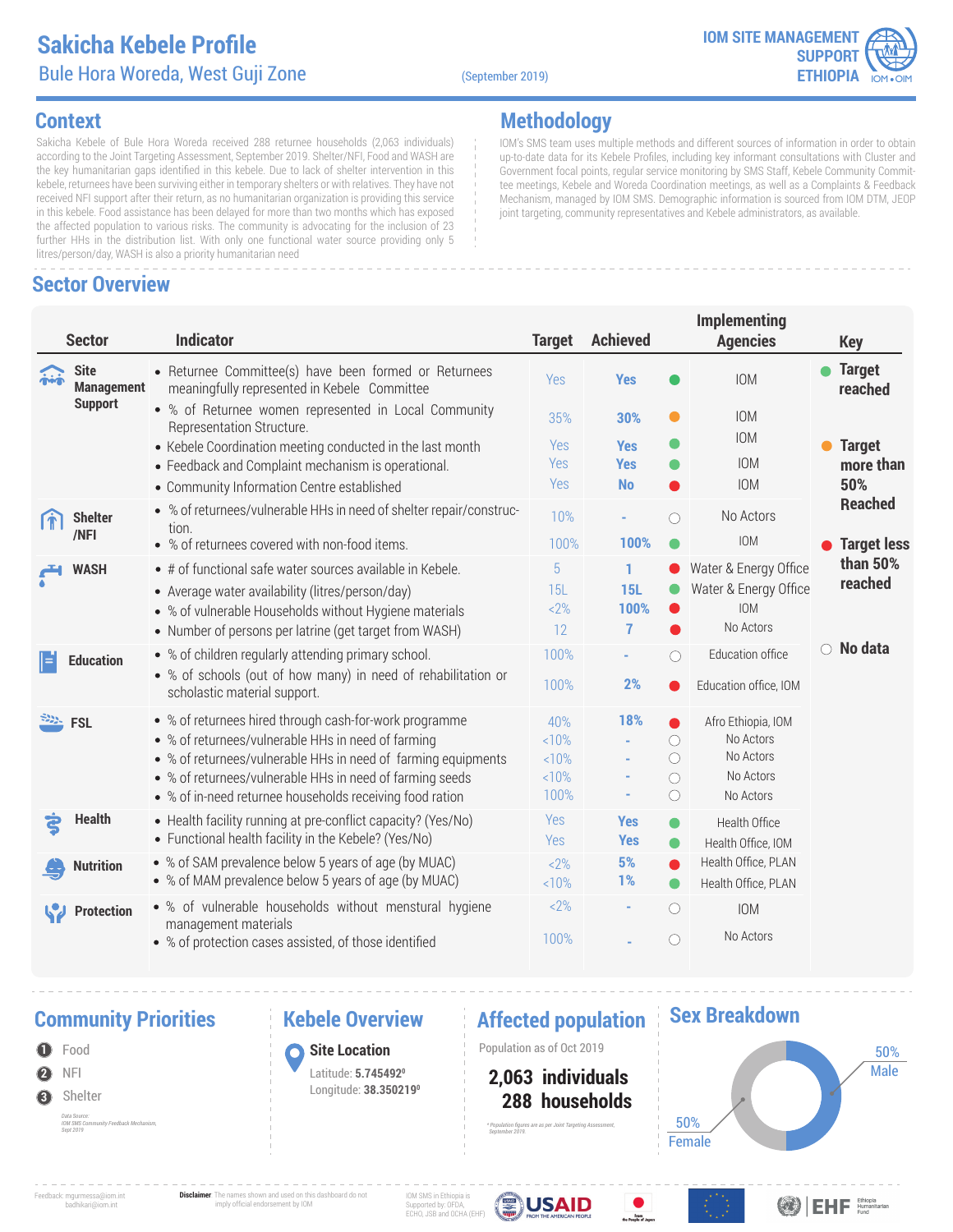### **Sare Saba Kebele Profile** Kercha Woreda, West Guji Zone (September 2019)

**Methodology**



IOM's SMS team uses multiple methods and different sources of information in order to obtain up-to-date data for its Kebele Profiles, including key informant consultations with Cluster and Government focal points, regular service monitoring by SMS Staff, Kebele Community Committee meetings, Kebele and Woreda Coordination meetings, as well as a Complaints & Feedback Mechanism, managed by IOM SMS. Demographic information is sourced from IOM DTM, JEOP

joint targeting, community representatives and Kebele administrators, as available.

### **Context**

The IOM DTM Village Assessment Survey, July 2019, found 418 households (6,423 individuals) had returned to Sare Saba Kebele of Kercha Woreda in the returns process. Shelter/NFI, FSL (including food) and WASH are the top three humanitarian needs affecting vulnerable populations. Delayed and irregular distribution aggravated food needs; According to DRMO/shelter cluster, 325 HHs were found in need of shelter. There are insufficient latrines for the community. Limited water supply and lack of household water treatment chemicals in the kebele are causes of low availability of potable water in this kebele.

### **Sector Overview**

### **Implementing Sector Indicator Target Achieved Agencies Key Site** • Returnee Committee(s) have been formed or Returnees **Yes C** IOM **C** Target IOM Yes **Management** meaningfully represented in Kebele Committee **reached Support** % of Returnee women represented in Local Community IOM 35% **28%** Representation Structure. IOM • Kebele Coordination meeting conducted in the last month Yes **Yes Target**  Yes **Yes** IOM **more than**  Feedback and Complaint mechanism is operational. IOM **50%**  Yes **No** Community Information Centre established **Reached** % of returnees/vulnerable HHs in need of shelter repair/construc-10% **0%** CRS **Shelter** tion. **/NFI 50%** No Actors % of returnees covered with non-food items. 100% **Target less than 50%**  IOM • # of functional safe water sources available in Kebele. 5 **3 WASH reached** Average water availability (litres/person/day) � 15L **20L** ● IRC, IOM <2% **2%** ∙ % of vulnerable Households without Hygiene materials IOM,DRC Number of persons per latrine (get target from WASH) 12 **-** No Actors **No data** % of children regularly attending primary school. 100% **95%** Education office **Education** % of schools (out of how many) in need of rehabilitation or 100% **-**  $\bigcirc$ No Actors scholastic material support. **FSL** % of returnees hired through cash-for-work programme **1%** IOM, WVI, ANE 40%  $\bullet$ % of returnees/vulnerable HHs in need of farming No Actors <10%  $\circ$ **-** No Actors % of returnees/vulnerable HHs in need of farming equipments  $10%$  $\circlearrowright$ **-** % of returnees/vulnerable HHs in need of farming seeds No Actors  $10%$ **-**  $\circlearrowright$ % of in-need returnee households receiving food ration 100% **85%** WVI **Health** Health facility running at pre-conflict capacity? (Yes/No) Yes **Yes**  $\bullet$ Health Office Functional health facility in the Kebele? (Yes/No) Yes **Yes** Health Office ● % of SAM prevalence below 5 years of age (by MUAC)  $22%$  $\bigcirc$ Health Office **Nutrition -** % of MAM prevalence below 5 years of age (by MUAC)  $10%$ **-**  $\bigcirc$ Health Office % of vulnerable households without menstural hygiene **1%** IOM  $22%$ **Protection** management materials **100%** Peace, Security Office 100% % of protection cases assisted, of those identified

### **Community Priorities 6 Reprise Returnee population**

- **2** Water Food
- **3** Shelter
	- *Data Source: IOM SMS Community Feedback Mechanism, Sept 2019*

### **Kebele Overview**

**1** Population as of Oct 2019 **Site Location** Latitude: **5.8807330** Longitude: **38.45470**

*\* Population figures are as of DTM's VAS R1*

 **418 households 6,423 individuals**

### **Sex Breakdown**

Male Female 57% 43%

Feedback: mgurmessa@iom.int badhikari@iom.int

**Disclaimer**: The names shown and used on this dashboard do not imply official endorsement by IOM

IOM SMS in Ethiopia is Supported by: OFDA, ECHO, JSB and OCHA (EHF)





**ODEHE** Ethiopia